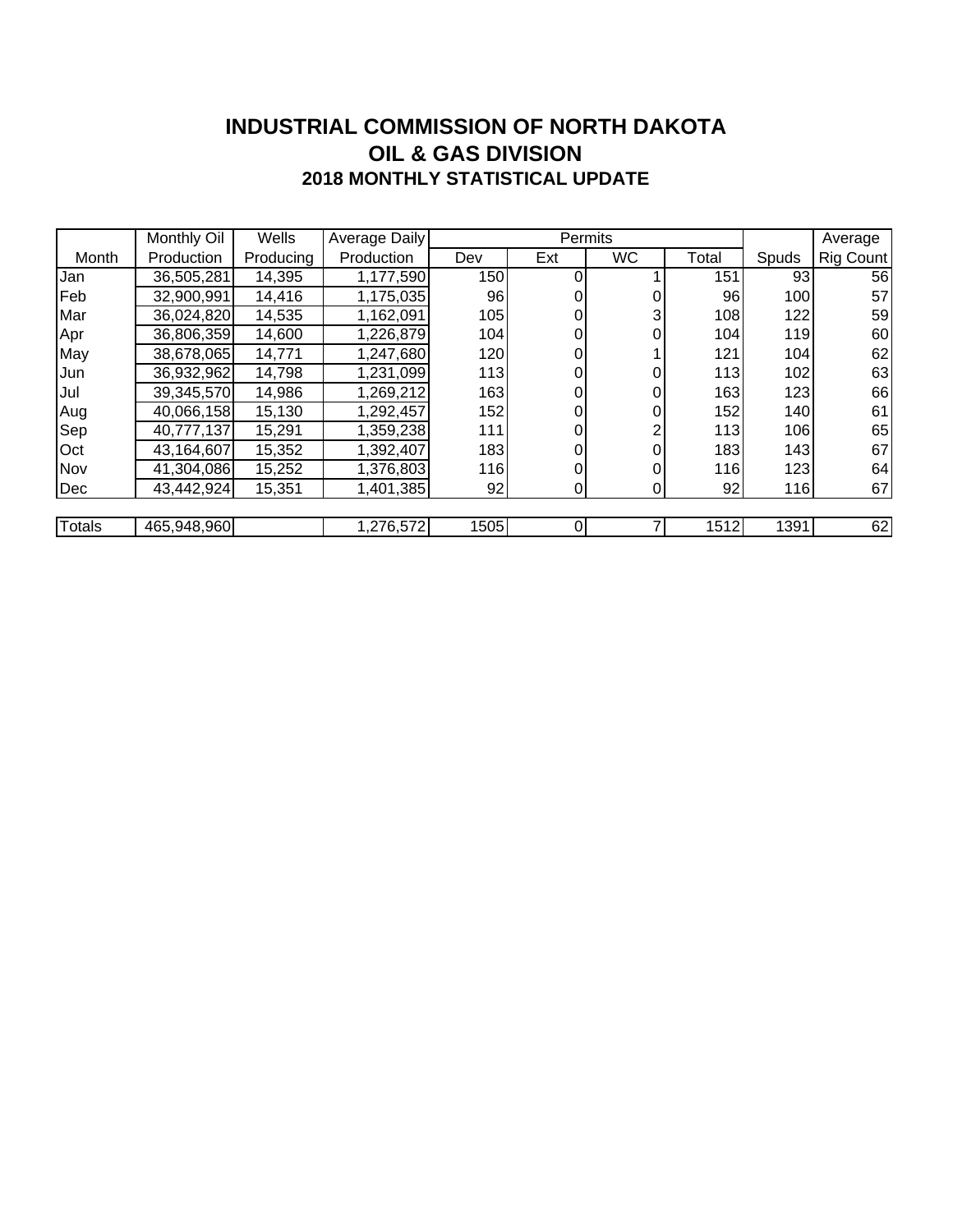### **STATE OF NORTH DAKOTA 2018 COUNTY COMPLETION STATISTICS**

|             | Total | Total      |       | Development | Wildcat  |            | Extension |     |             | Re-Entry |     |       |
|-------------|-------|------------|-------|-------------|----------|------------|-----------|-----|-------------|----------|-----|-------|
| Cnty        | Wells | Productive | Prod. | Dry         | Prod.    | <b>Dry</b> | Prod.     | Dry | Recompleted | Prod.    | Dry | Other |
| Bil         | 18    | 16         | 16    |             | $\Omega$ |            | U         |     | ◠           | ი        | 0   | ΩI    |
| Bot         | 4     |            | 3     |             |          |            |           |     |             |          |     |       |
| <b>Bke</b>  | 6     |            | 5     |             |          |            |           |     |             |          |     |       |
| Div         | 6     | 5          |       |             |          |            |           |     |             |          |     |       |
| Dun         | 240   | 234        | 234   |             |          |            | ი         |     |             |          | ი   |       |
| GV          |       |            |       |             |          |            |           |     |             |          |     |       |
| <b>McK</b>  | 521   | 504        | 504   |             |          |            |           |     | 3           |          |     |       |
| <b>McCl</b> | ◠     |            | 0     |             |          |            |           |     |             |          |     |       |
| Mou         | 214   | 211        | 211   |             |          |            |           |     |             |          |     |       |
| Oliv        |       |            | 0     |             |          |            |           |     |             |          |     |       |
| Ren         | 5     |            |       |             |          |            |           |     |             |          |     |       |
| <b>Stk</b>  | 6     |            |       |             |          |            |           |     |             |          |     |       |
| Wil         | 287   | 274        | 274   |             |          |            |           |     |             |          |     |       |
| Total       | 1311  | 1260       | 1255  |             | 5        | 8          | 0         | ົ   | 10          | 0        | 0   | 27    |

#### **2018 COUNTY DRILLING FOOTAGE**

|             | Development |        | Wildcat |        |                | Extension | Re-Entry |            |               |            |
|-------------|-------------|--------|---------|--------|----------------|-----------|----------|------------|---------------|------------|
| County      | Prod.       | Dry    | Prod.   | Dry    | Prod.          | Dry       | Prod.    | <b>Dry</b> | <b>Others</b> | Footage    |
| Bil         | 337,141     |        |         |        |                |           |          |            |               | 337,141    |
| <b>Bot</b>  | 24,400      |        |         | 4,713  |                |           |          |            |               | 29,113     |
| <b>Bke</b>  | 82,368      |        |         |        |                |           |          |            | 6,450         | 88,818     |
| Div         | 58,881      |        | 31,385  | 10,750 |                |           |          |            |               | 101,016    |
| Dun         | 4,987,324   | 9,850  |         |        |                |           |          |            | 22,918        | 5,020,092  |
| GV          |             |        | 12,319  |        |                |           |          |            |               | 12,319     |
| <b>McK</b>  | 10,755,585  | 66,448 |         |        |                |           |          | 0          | 66,619        | 10,888,652 |
| <b>McCl</b> |             |        |         | 39,596 |                |           |          |            |               | 39,596     |
| Mou         | 4,481,966   |        |         | 14,056 |                |           |          |            | 5,850         | 4,501,872  |
| Oliv        |             |        |         | 5,316  |                |           |          |            |               | 5,316      |
| Ren         |             |        | 12,130  | 5,300  |                | 3,846     |          |            |               | 21,276     |
| <b>Stk</b>  | 104,253     |        |         | 10,090 |                |           |          |            |               | 114,343    |
| Wil         | 5,755,419   |        |         |        |                | 9,376     |          |            | 67,851        | 5,832,646  |
| Total       | 26,587,337  | 76,298 | 55,834  | 89,821 | $\overline{0}$ | 13,222    | 0        | 0 I        | 169,688       | 26,992,200 |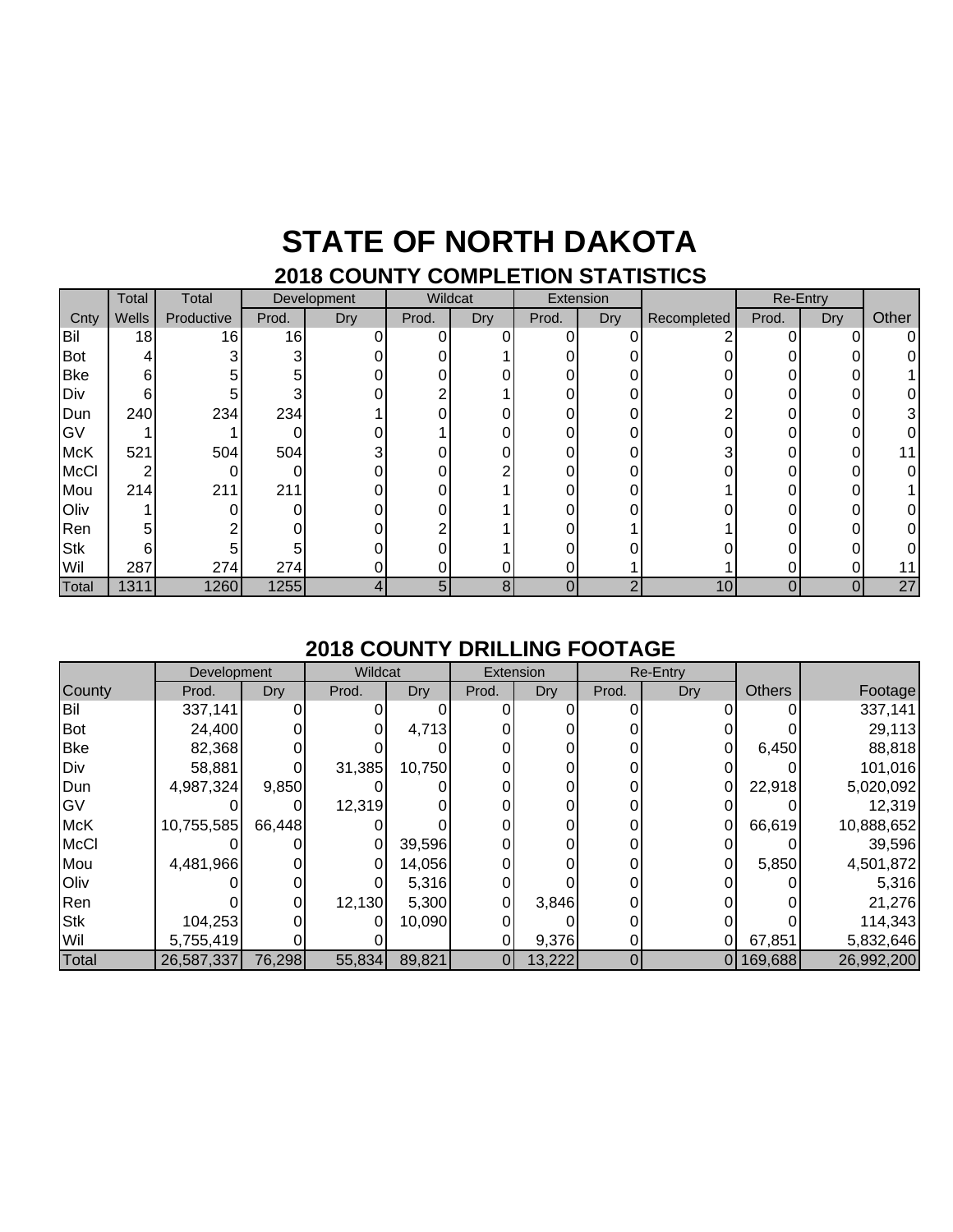## **STATE OF NORTH DAKOTA 2018 STATE-WIDE WELL COMPLETION STATISTICS**

|       | Total | Total      |       | Development | Wildcat |     | Extension |     |             | Re-Entry |            |       |
|-------|-------|------------|-------|-------------|---------|-----|-----------|-----|-------------|----------|------------|-------|
| Month | Wells | Productive | Prod. | Dry         | Prod.   | Dry | Prod.     | Dry | Recompleted | Prod.    | <b>Dry</b> | Other |
| Jan   | 68    | 66         | 65    |             |         | ი   | 0         |     |             |          | 0          |       |
| Feb   | 78    | 73         | 73    |             |         |     | 0         |     |             |          | 0          | 3     |
| Mar   | 84    | 80         | 80    |             |         |     | 0         |     |             |          | 0          | 4     |
| Apr   | 107   | 106        | 106   |             | ი       |     | 0         |     |             |          | 0          | 0     |
| May   | 99    | 93         | 93    |             |         | 3   | 0         |     |             | 0        | 0          |       |
| Jun   | 95    | 89         | 89    |             | ი       |     | $\Omega$  |     | ົ           | 0        | 0          | 0     |
| Jul   | 147   | 144        | 143   |             |         |     | 0         |     |             |          | 0          |       |
| Aug   | 142   | 135        | 132   |             | 3       |     | 0         |     |             |          | 0          | 4     |
| Sep   | 154   | 150        | 150   |             | ი       |     | 0         | ŋ   |             | U        | 0          | 4     |
| Oct   | 121   | 115        | 115   |             |         |     | 0         |     |             |          | 0          | 3     |
| Nov   | 100   | 96         | 96    |             | ი       |     | 0         |     |             |          | 0          | 3     |
| Dec   | 116   | 113        | 113   | O١          |         |     | 0         | 0   |             |          | ი          | 3     |
|       |       |            |       |             |         |     |           |     |             |          |            |       |
| Total | 1311  | 1260       | 1255  |             | 5       | 8   |           | ⌒   | 10          |          |            | 27    |

### **2018 STATE-WIDE DRILLING FOOTAGE**

|       | Development |            | Wildcat |        | Extension |        |          | Re-Entry   |               | Monthly    |
|-------|-------------|------------|---------|--------|-----------|--------|----------|------------|---------------|------------|
| Month | Prod.       | <b>Dry</b> | Prod.   | Dry    | Prod.     | Dry    | Prod.    | <b>Dry</b> | <b>Others</b> | Footage    |
| Jan   | 1,396,933   |            | 12,319  |        |           |        |          |            | 6,222         | 1,415,474  |
| Feb   | 1,538,688   |            |         | 10,029 |           |        |          | 0          | 16,681        | 1,565,398  |
| Mar   | 1,721,544   |            |         |        |           |        |          |            | 25,604        | 1,747,148  |
| Apr   | 2,306,757   |            |         |        |           |        | 0        |            |               | 2,306,757  |
| May   | 1,964,296   | 23,612     |         | 53,652 |           | 9,376  | 0        |            | 5,645         | 2,056,581  |
| Jun   | 1,871,509   | 20,970     |         | 10,090 |           | 3,846  | 0        |            |               | 1,906,415  |
| Jul   | 3,013,091   |            | 6,100   |        |           |        | 0        |            | 5,880         | 3,025,071  |
| Aug   | 2,798,286   | 9,850      | 37,415  |        |           |        | 0        | 0          | 24,355        | 2,869,906  |
| Sep   | 3,095,958   |            |         |        |           |        |          |            | 25,860        | 3,121,818  |
| Oct   | 2,430,123   | 21,866     | 0       | 10,750 |           |        | $\Omega$ | 0          | 17.378        | 2,480,117  |
| Nov   | 2,040,837   |            |         | 5,300  |           |        | 0        |            | 18,893        | 2,065,030  |
| Dec   | 2,409,315   | ΟI         |         |        |           |        | 0        |            | 23,170        | 2,432,485  |
|       |             |            |         |        |           |        |          |            |               |            |
| Total | 26,587,337  | 76,298     | 55,834  | 89,821 | 01        | 13,222 | 0        |            | 0 169,688     | 26,992,200 |